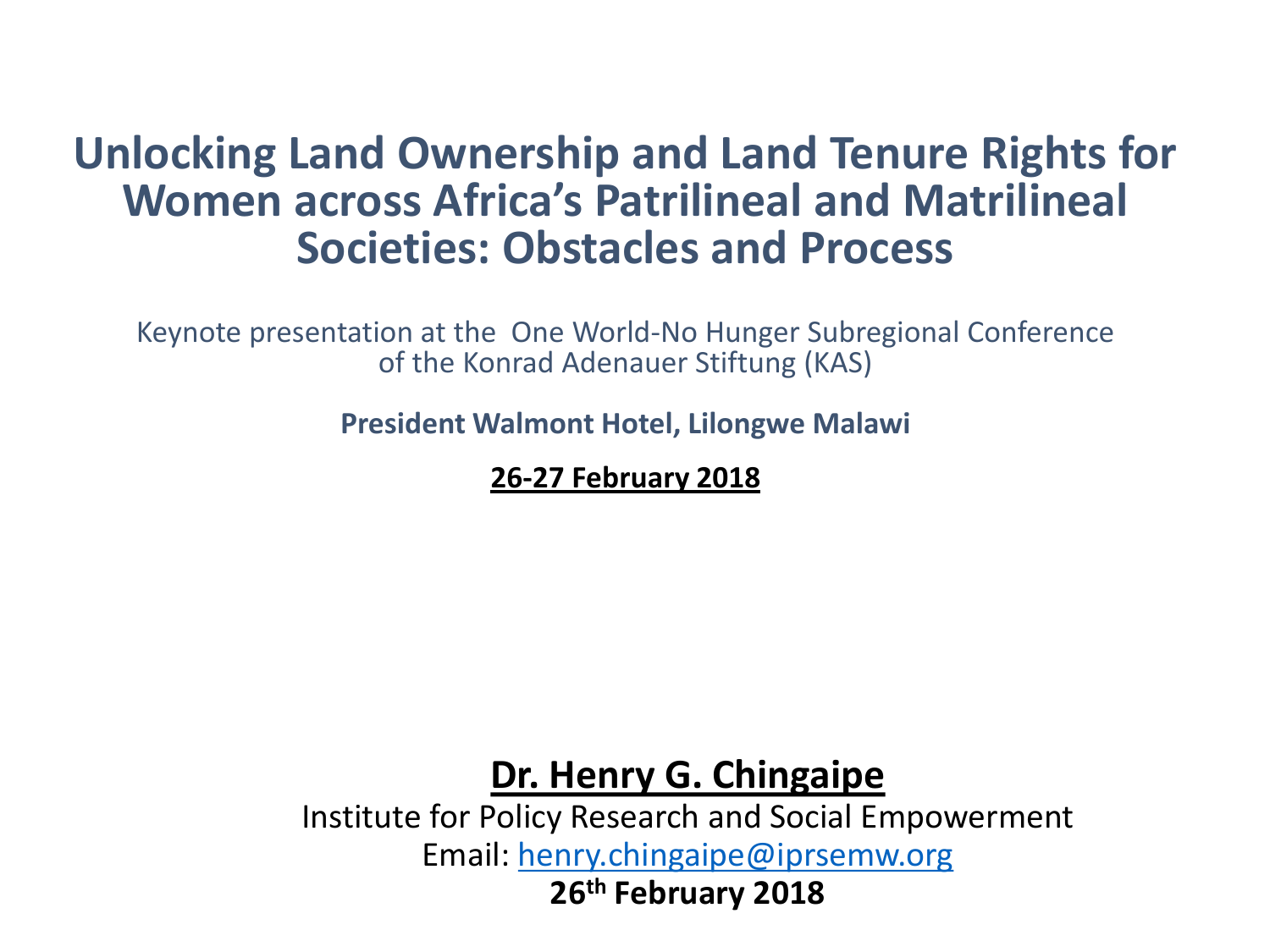# **Presentation outline**

- 1. Introduction
- 2. Institutional patterns in land governance
- 3. How matrilineal and/or patrilineal practices and customs shape policy choices and land reforms
- 4. Development and land ownership rights for rural agrarian communities
- 5. Case studies to support or falsify the real or perceived conflict of interest in land (re)allocation for majority of the poor rural natives and the international investors
- 6. Concluding remarks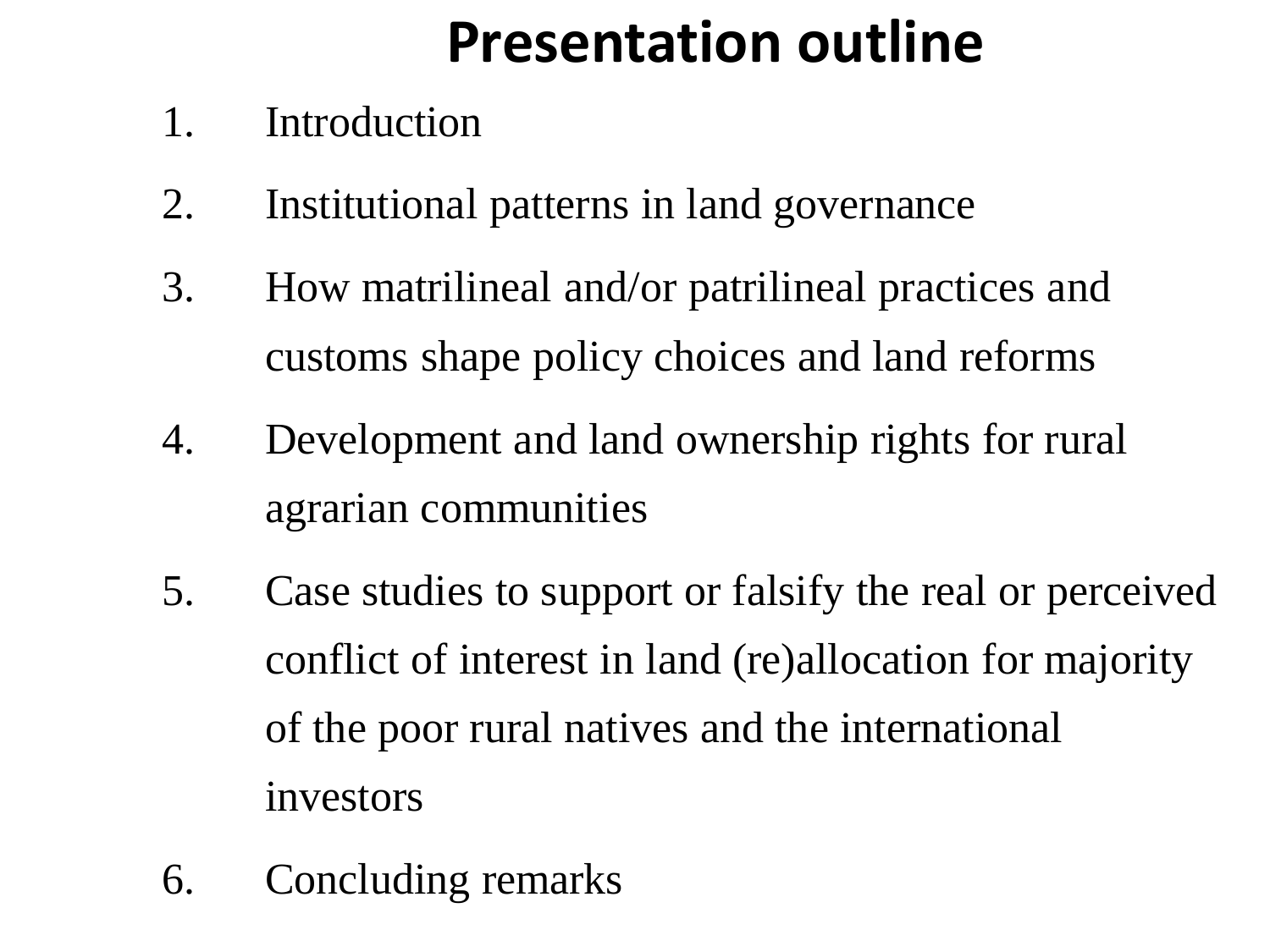# **Introduction**

- **Example 3 Figure 13 Series 2018** Strates in Africa focusing  $\triangleright$  issues of land governance have gained prominence in Africa focusing on access to and control of land in a framework of property rights discourse.
- $\triangleright$  Property rights refer to a bundle of decision rights that individuals have over a particular asset.
	- **I. the right to use the asset,**
	- **II. the right to exclude others from using the asset**
	- **III. the right to enjoy the benefits accrued from the asset**
	- **IV. the right to transfer or dispose-off the asset**
- $\triangleright$  However, multiple rights to the same parcel of land can be held by different people or groups.
- Therefore "ownership" of land does not necessarily imply the absolute exclusive right but rather it implies having a range of rights over land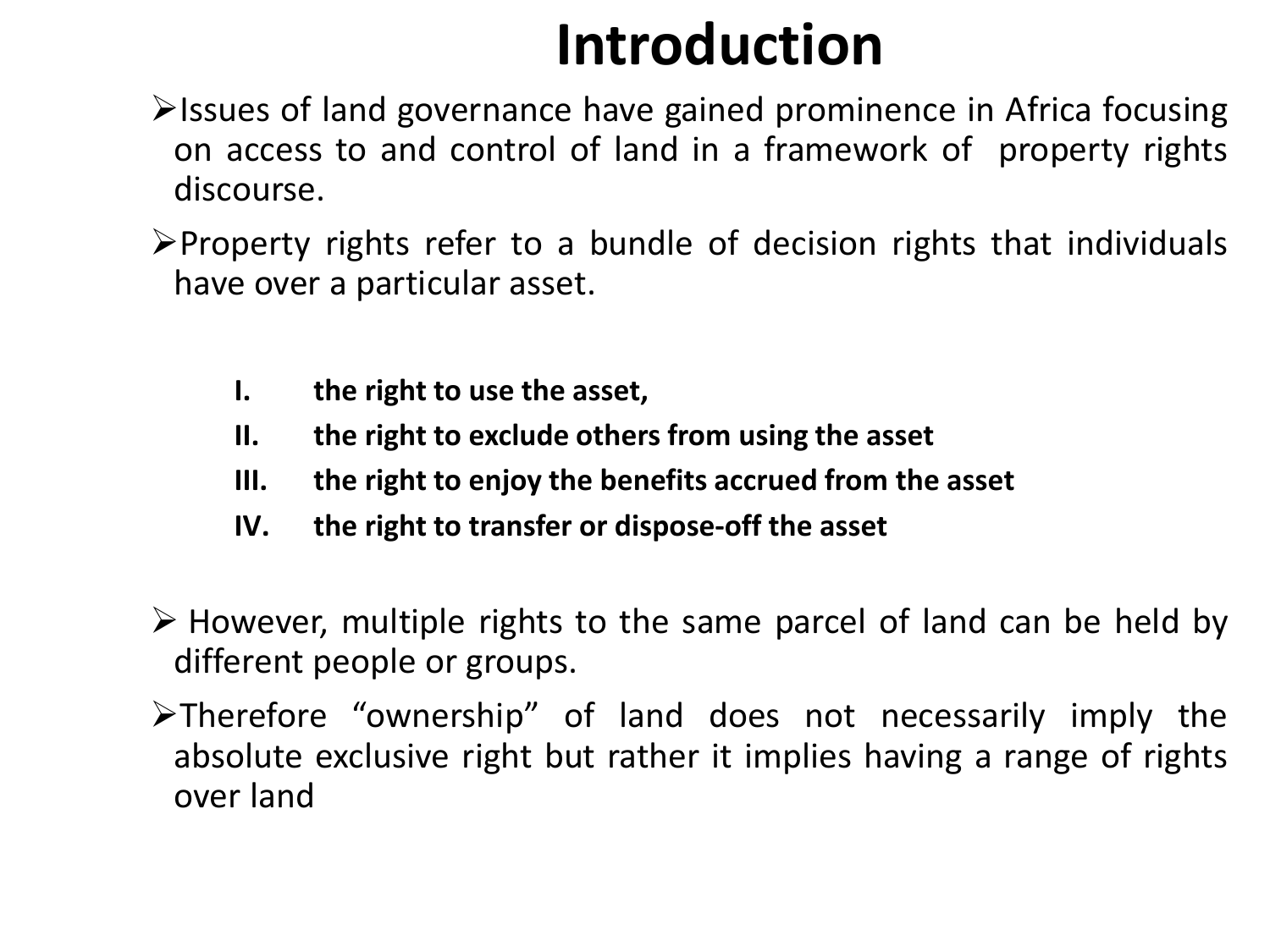$\triangleright$  Land ownership tends to have two dimensions:

| <b>Access to land</b>                                                         | <b>Control of land</b>                                                                                   |
|-------------------------------------------------------------------------------|----------------------------------------------------------------------------------------------------------|
| 1. Right to use the assets<br>2. Right to reap the<br>benefits from the asset | 1. Right to transfer or<br>dispose-off the assets<br>2. Right to exclude others<br>from using the assets |

However, the question that remains is how do these bundles of rights manifest themselves in relation to women in Africa.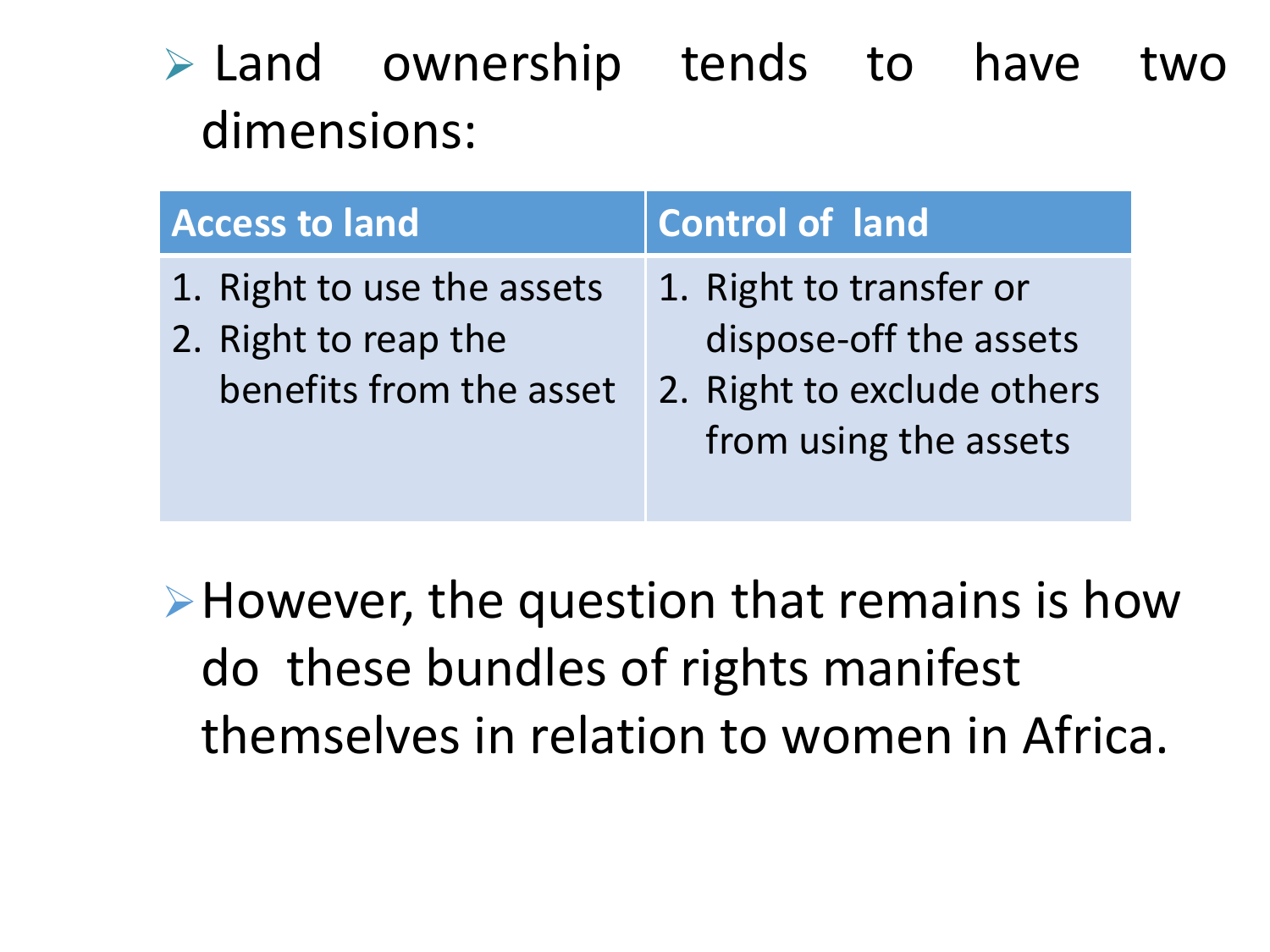## **The institutional patterns in land governance**

**Institutional patterns:** 

 $\triangleright$  complex relationships and interactions between and among rules, processes and structures through which decisions are made and implemented about access and control of land and the manner in which competing interests in land are managed.

Categorisation of land is a fundamental variable that shapes institutional patterns of land governance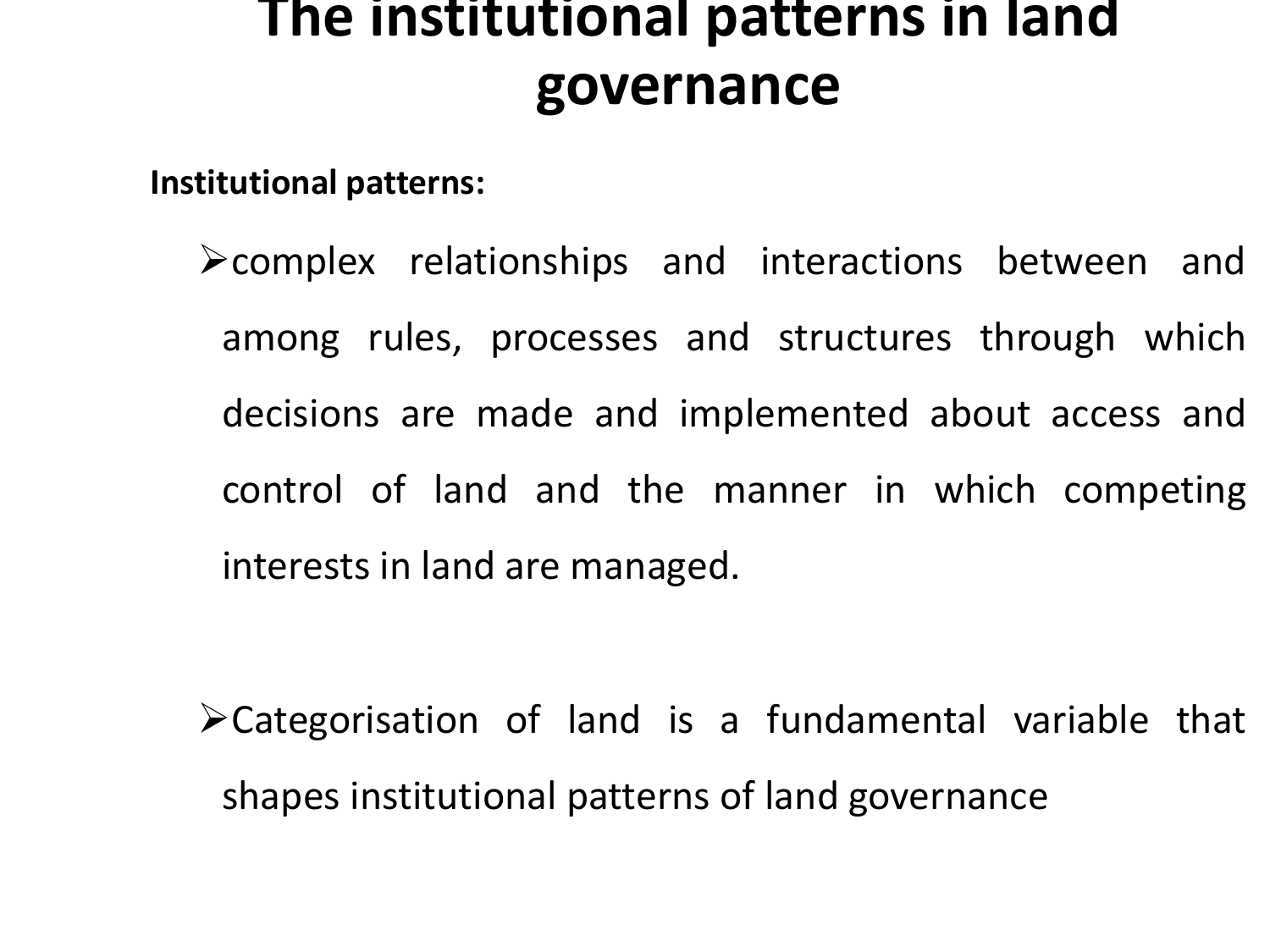# 1. **Land categorization in Southern Africa: Dominant and Emerging**

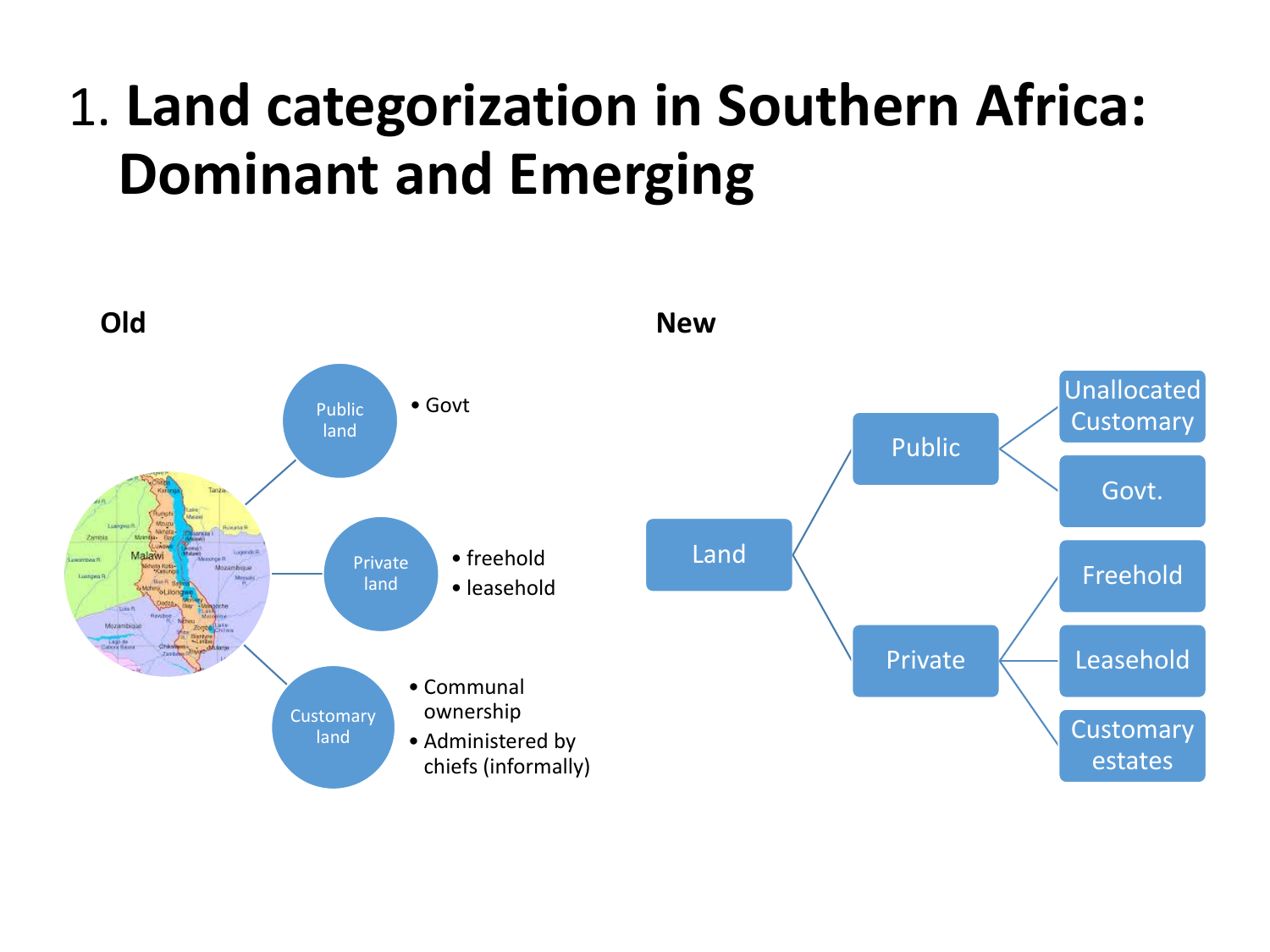#### **Institutional patterns of land governance in many African countries are characterized by some or a combination of the following aspects:**

- I. A categorization of land inspired by colonial schemes
- II. Problematic harmonization of statutory law and customary law which have competing, even contradictory emphasis
- III. Superficial decentralization of land administration and management with real power to make decisions retained at the central government level
- IV. Institutional pluralism in land administration and management with less clarity on their roles, limited capacities and have different interests
- **Land ownership is profoundly political and the contestations can be intense**
- **However, many recent initiatives focus on promoting more technical interventions.**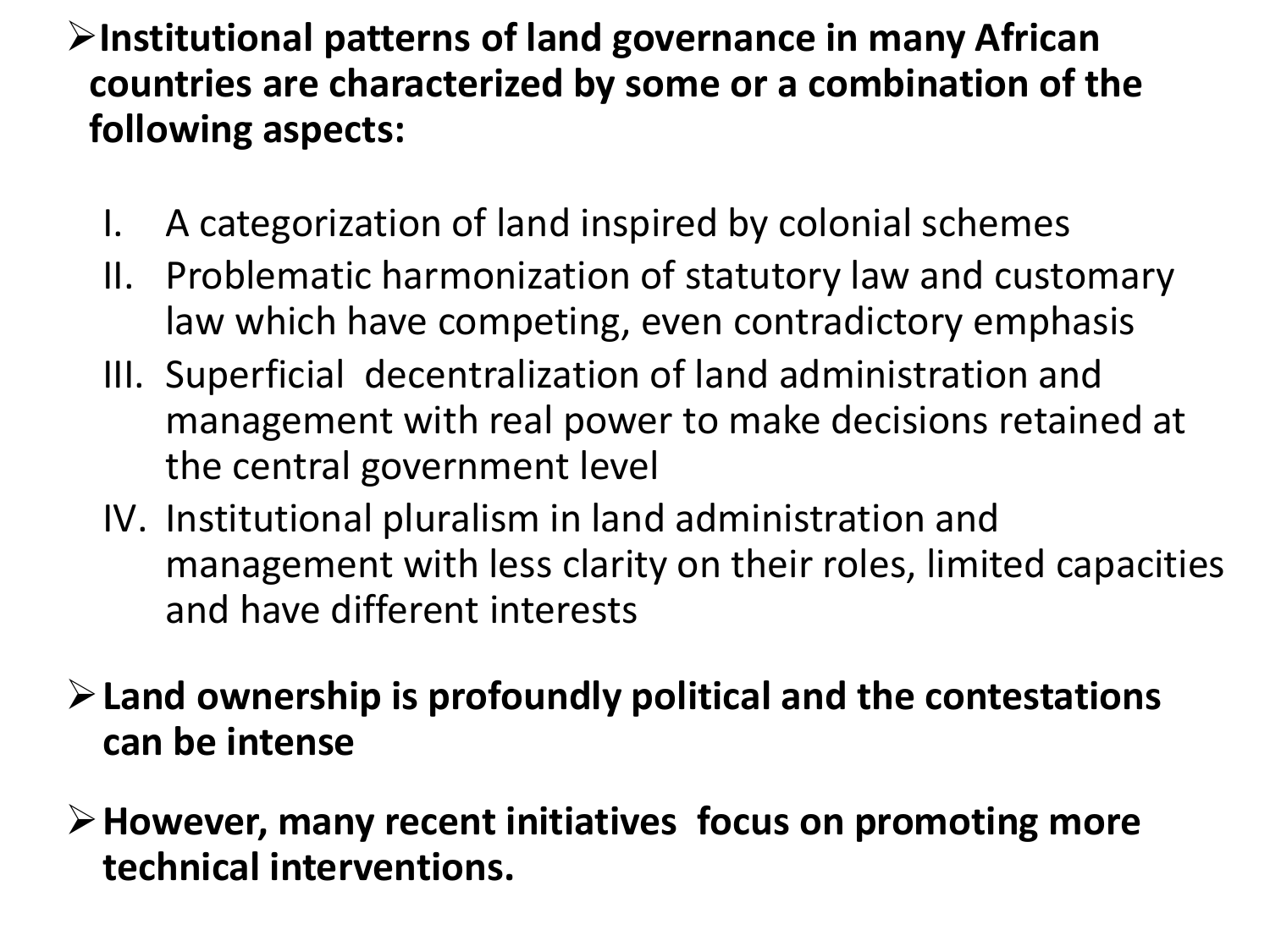#### **How matrilineal and/or patrilineal frameworks shape policy choices and land reforms**

- $\triangleright$ The central element in matrilineal and patrilineal in relation to land is their traditional customs that define property rights.
- $\triangleright$ In matrilineal, although women are at the centre of inheritance of land, they may not be able to transfer it through sale, lease or rental.
- However, decision making on land use and reaping the benefits are considered to be men's domain.
- $\triangleright$  This means that a woman is merely an agent through whom land ownership is passed on from one generation to another.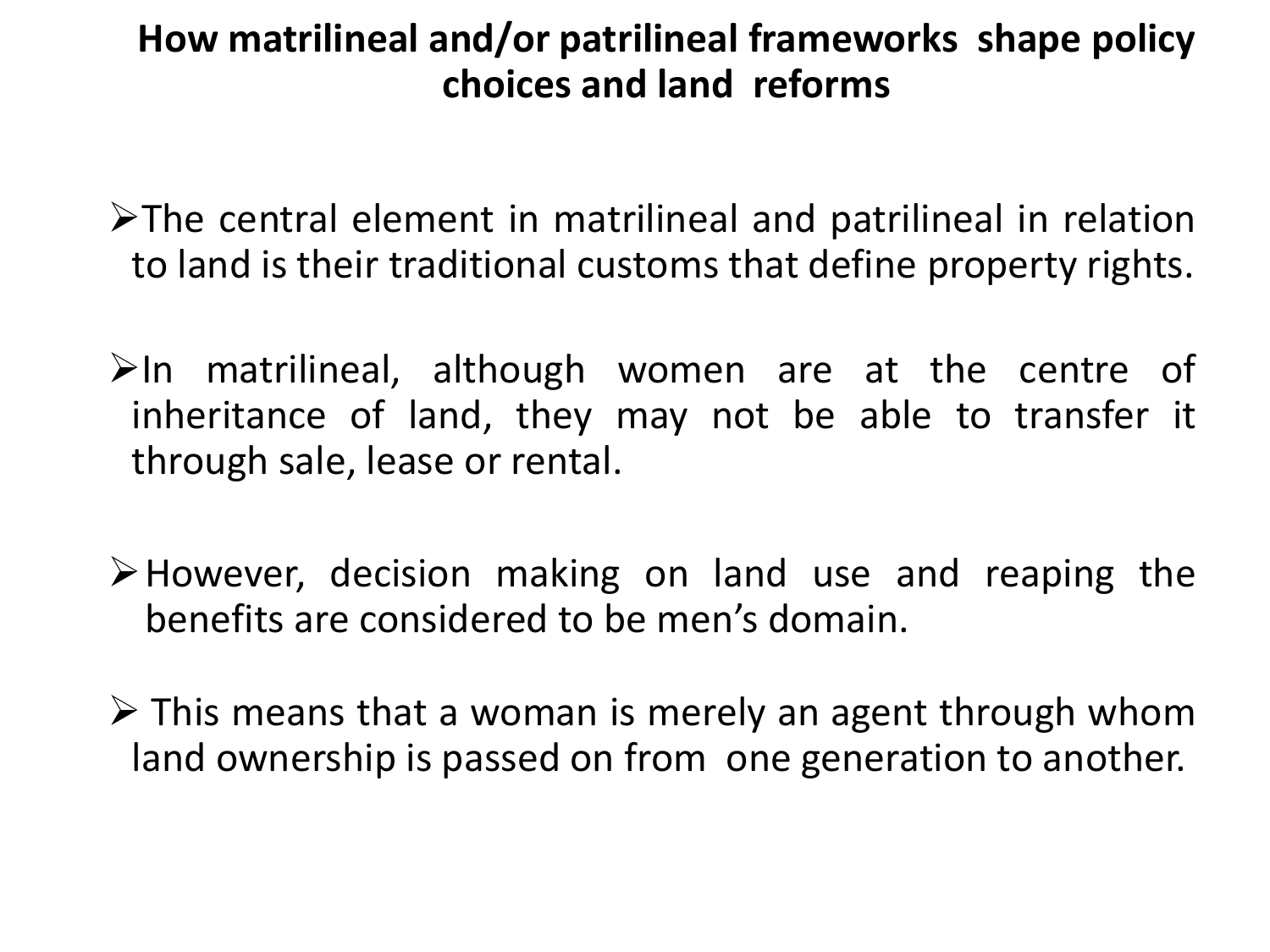$\triangleright$ In patrilineal, both inheritance and decision making on land use and reaping the benefits are invested in men.

 $\triangleright$ This means that women have access to land only through their husbands.

 $\triangleright$ The fundamental point is that both patrilineal and matrilineal have systematic gender biases though biases against women are more and greater than those of men.

However, the extent to which patrilineal and matrilineal customs shape policy choices and land reforms is a matter of context.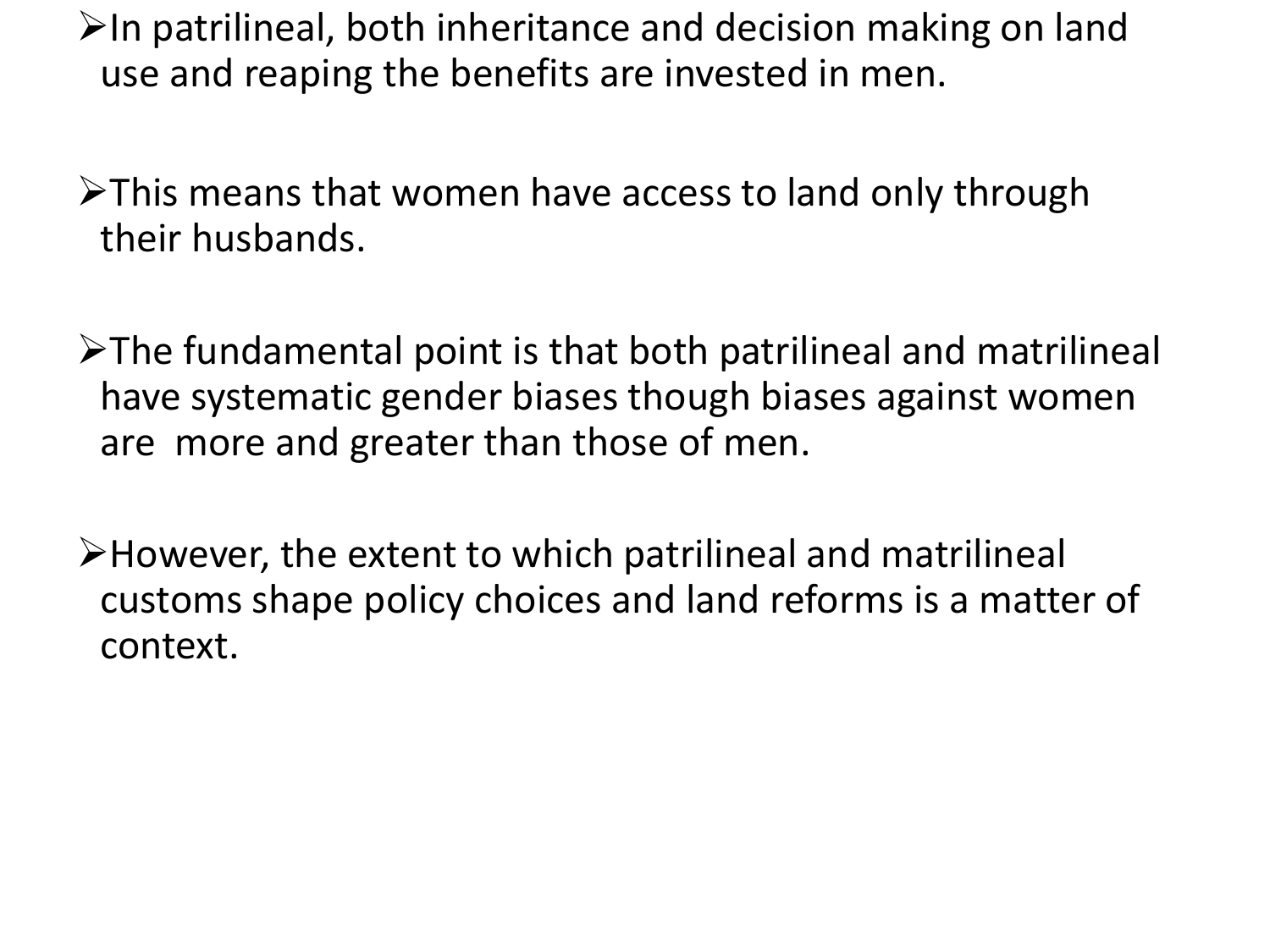- $\triangleright$  Both patrilineal and matrilineal customs are seen to create problems of insecurity of tenure for people leading to demands for land law reforms (collective ownership and undocumentation)
- $\triangleright$  Thus both patrilineal and matrilineal motivate land reforms towards strengthening tenure security.
- $\triangleright$  Consequently, many recent land reforms promote individual rights to land in order to strengthening land tenure for women and men
- $\triangleright$  However, since both patrilineal and matrilineal emphasize on group rights to land, it is not easy to identify in whose name the land should be registered.
- $\triangleright$  This is evident in the limited number of documented ownership of land as shown below: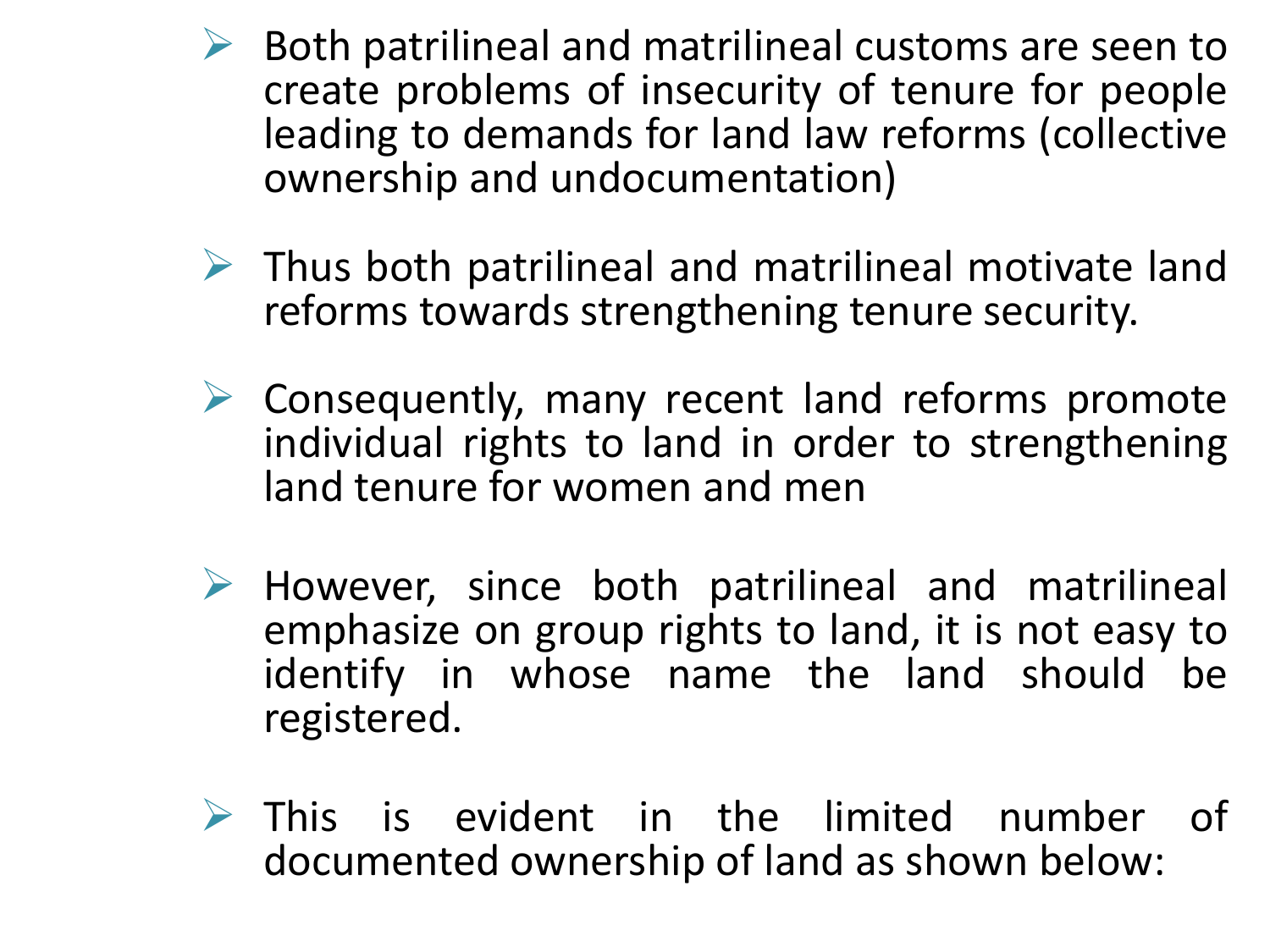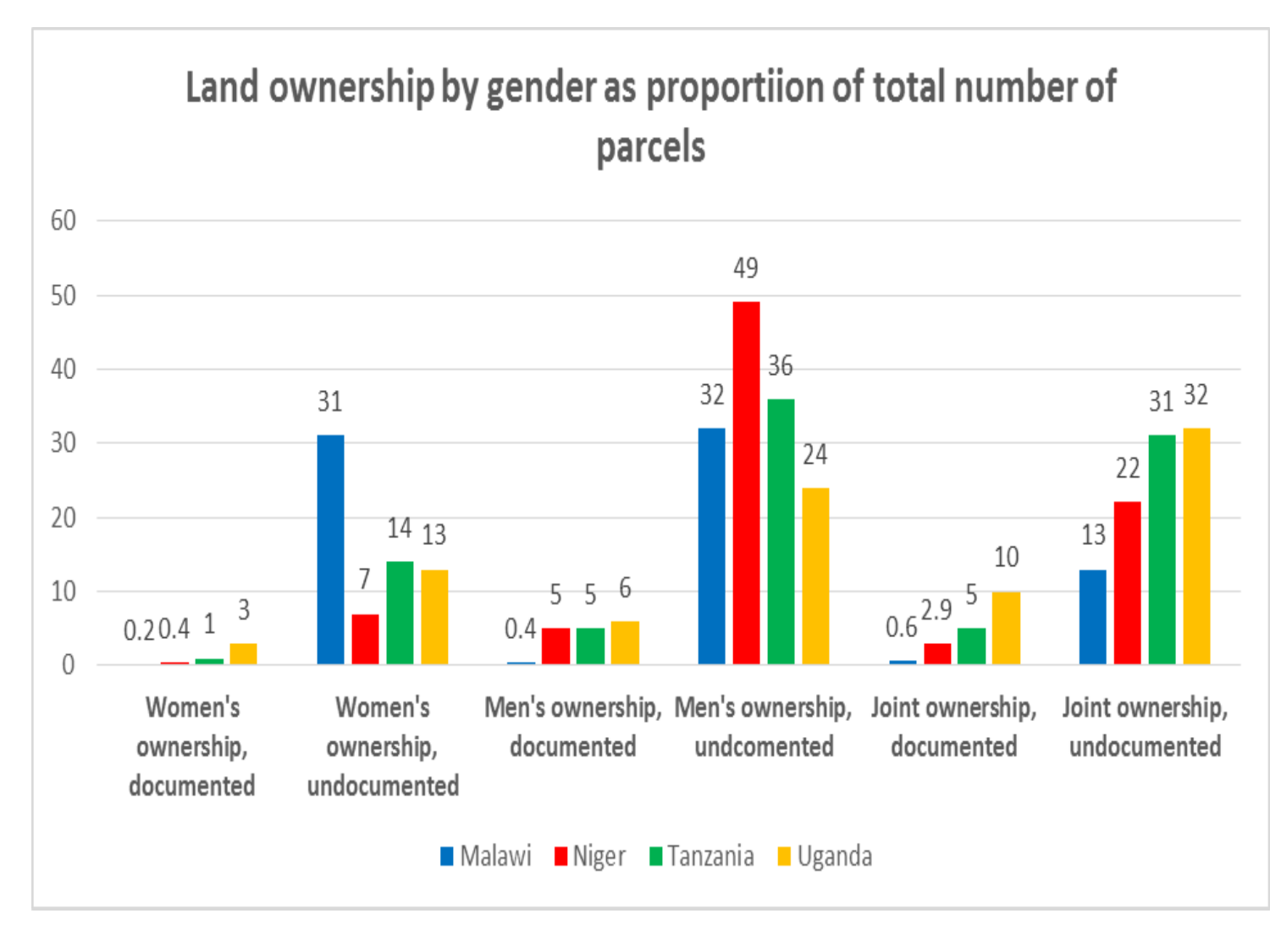## **Development and land ownership rights for rural agrarian communities especially women**

- Smallholder agriculture remains the dominant form of occupation in large parts of rural Africa and this makes land fundamental resource.
- $\triangleright$ This means that access to and control of land is a key determinant of income and livelihoods for many rural people including women.

However, women's land "ownership" in many African countries is precarious.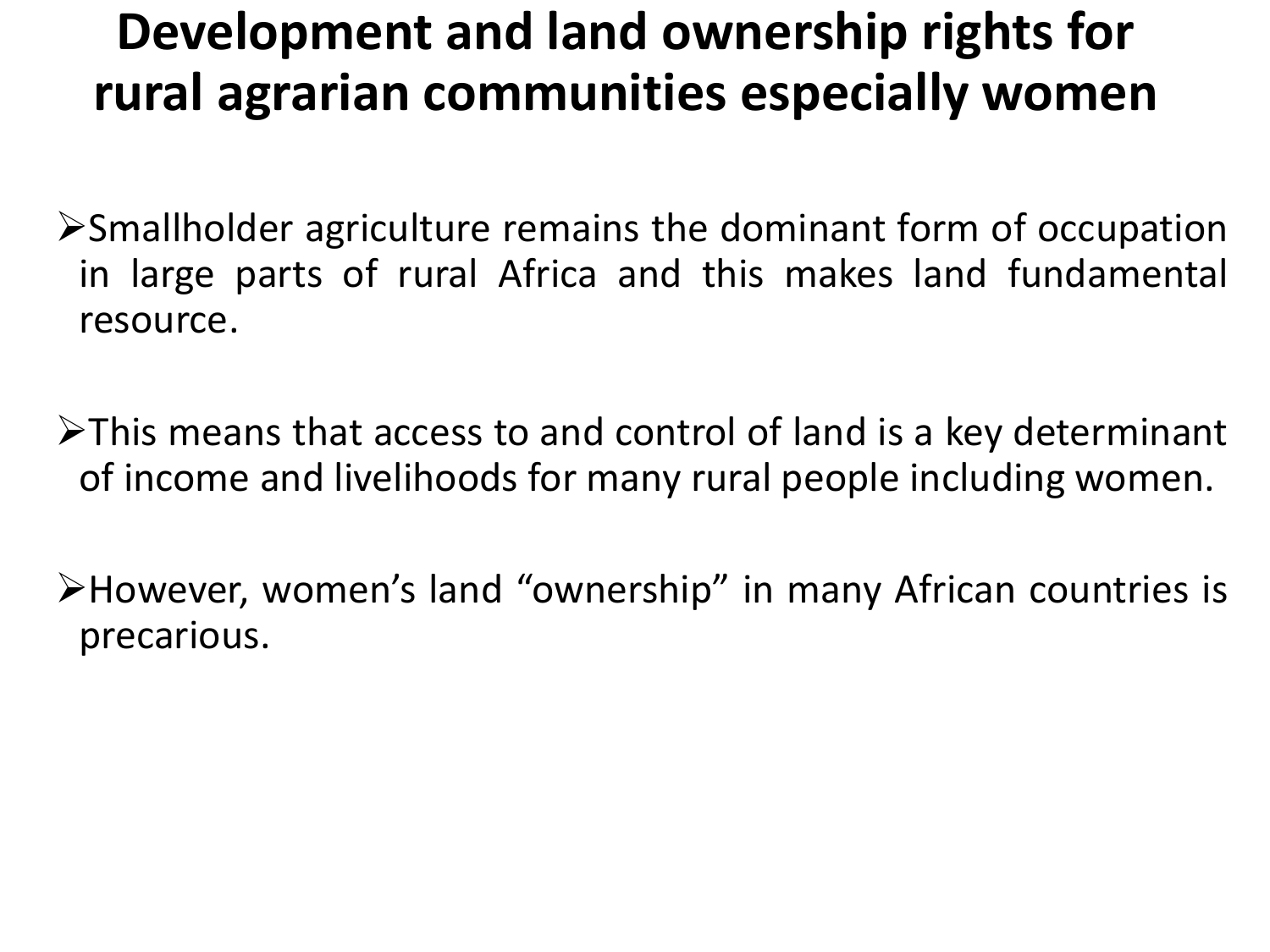### Land ownership by gender as proportion of total number of parcels

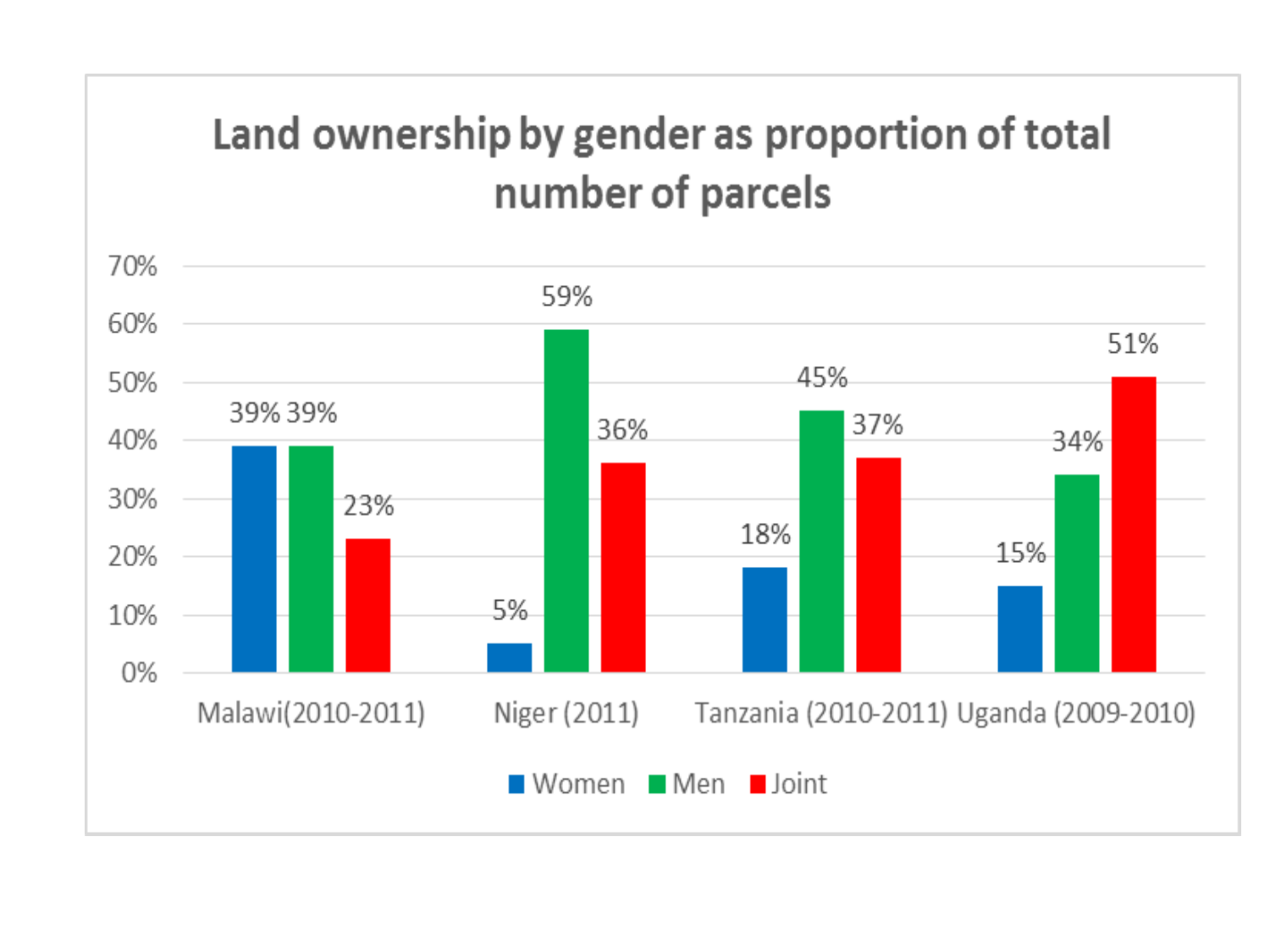### **Marriage and Women's ownership of Land- from a matrilineal perspective**

- **Absolute indigenous**: fully indigenous in the village of residence. They will be the most secure groups as they are very eligible to inherit land.
- **Indigenous**: household heads whose mothers are indigenous in the village but their fathers are non-indigenous. They will be more secure than the weakest group the non indigenous.
- **Weakly indigenous** : household heads born of indigenous fathers and non indigenous mothers. They cannot inherit land legitimately. They tend to have more security than non indigenous.
- **Non-indigenous**: household heads whose parents are all nonindigenous in the village of residence. This group is insecure than the rest.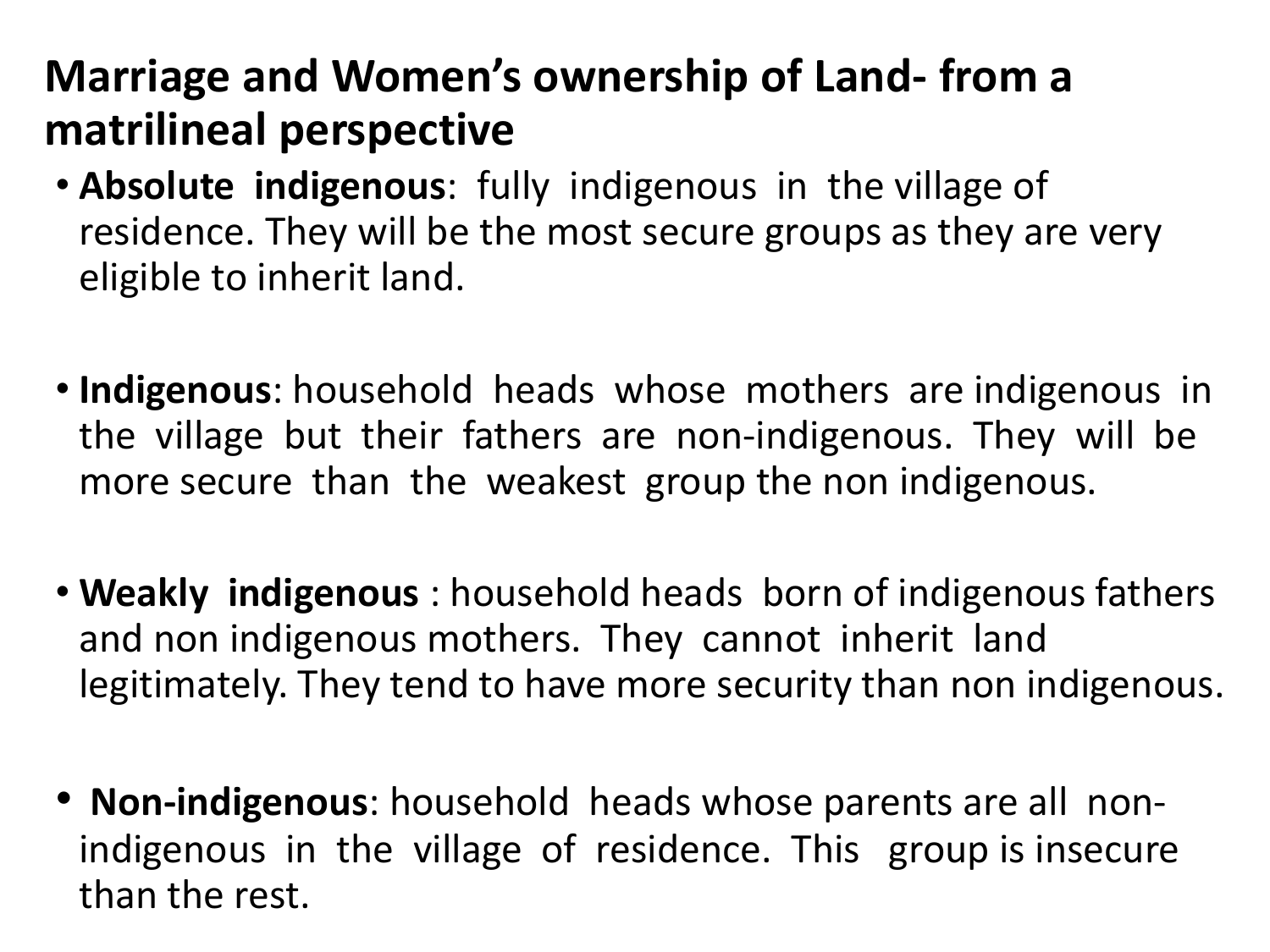### **Corporate investment Versus Alienation of customary Land**

- Direct Foreign Investment is generally viewed as an opportunity by many African governments as result they even seek and attract such investments.
- $\triangleright$ This is the case because many African governments expect investments and employment generation.
- Given the growing population in many African countries, there is ever increase demand for land by the population
- $\triangleright$  As result, there is competition over land between investors and local communities as well as fear for land dispossession amongst communities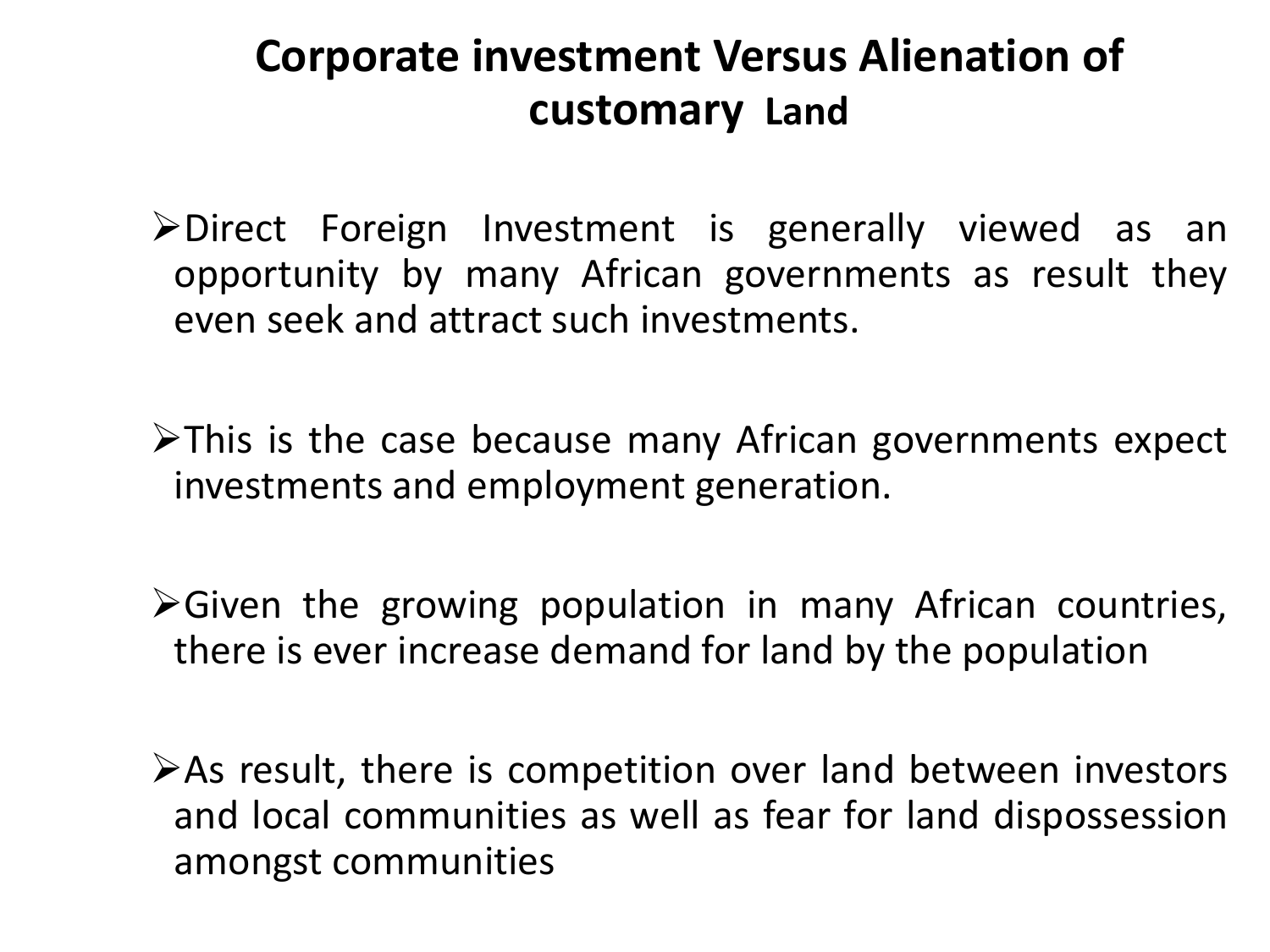What is most striking is that expected benefits of DFI have not been realised and land acquisitions are dubbed by some as "land grabbing".

- $\triangleright$ It has been observed that large-scale land acquisitions seem to be concentrated in countries with weak land governance institutions.
- $\triangleright$ The speed and scale of these acquisitions, particularly in Africa is another point of concern (World Bank, 2010).
- $\triangleright$  An analysis of the few contracts that are in the public domain show that deals are poorly negotiated and mostly favour the investors.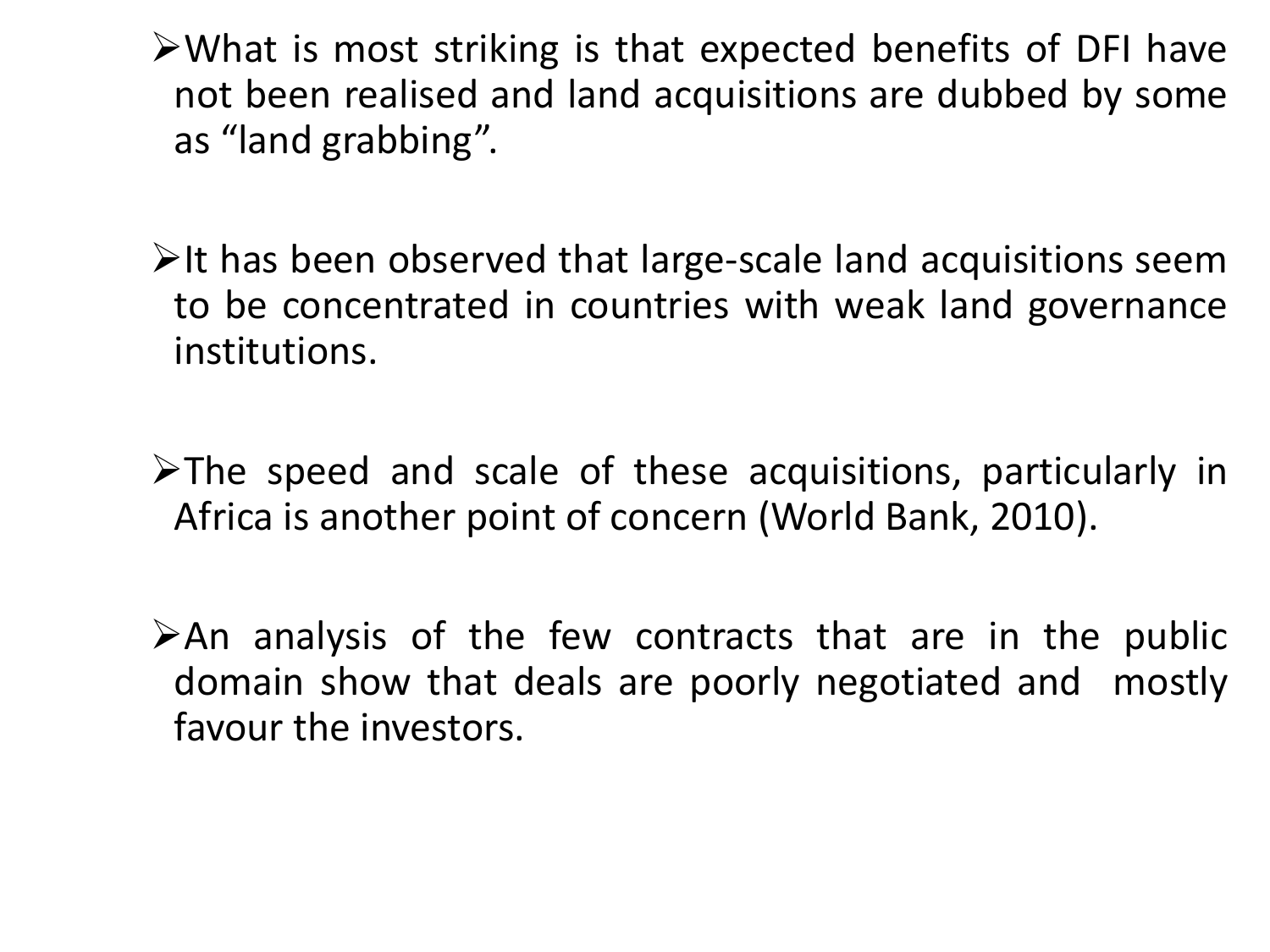## **Case studies to support or falsify the real or perceived conflict of interest**

#### **Land deals for crop production**

- For instance, in Madagascar, a South Korean firm announced on having acquired over one million ha of land in Madagascar to produce food crops for export to Asia. The deal was, however, cancelled.
- $\triangleright$  The paradox was in intending to grow food crop for export in a country that is food insecure and regularly receiving food aid

#### **Information Asymmetry and lack of transparency in land deals**

- $\triangleright$  For instance, An investment by the German company Frola EcoPower in Ethiopia was reported to involve 13, 000 hectares, while it was recorded at Ethiopian investment promotion agency as 3,800 hectares.
- Why were the 9,200 hectares not recorded? Was dispossession involved?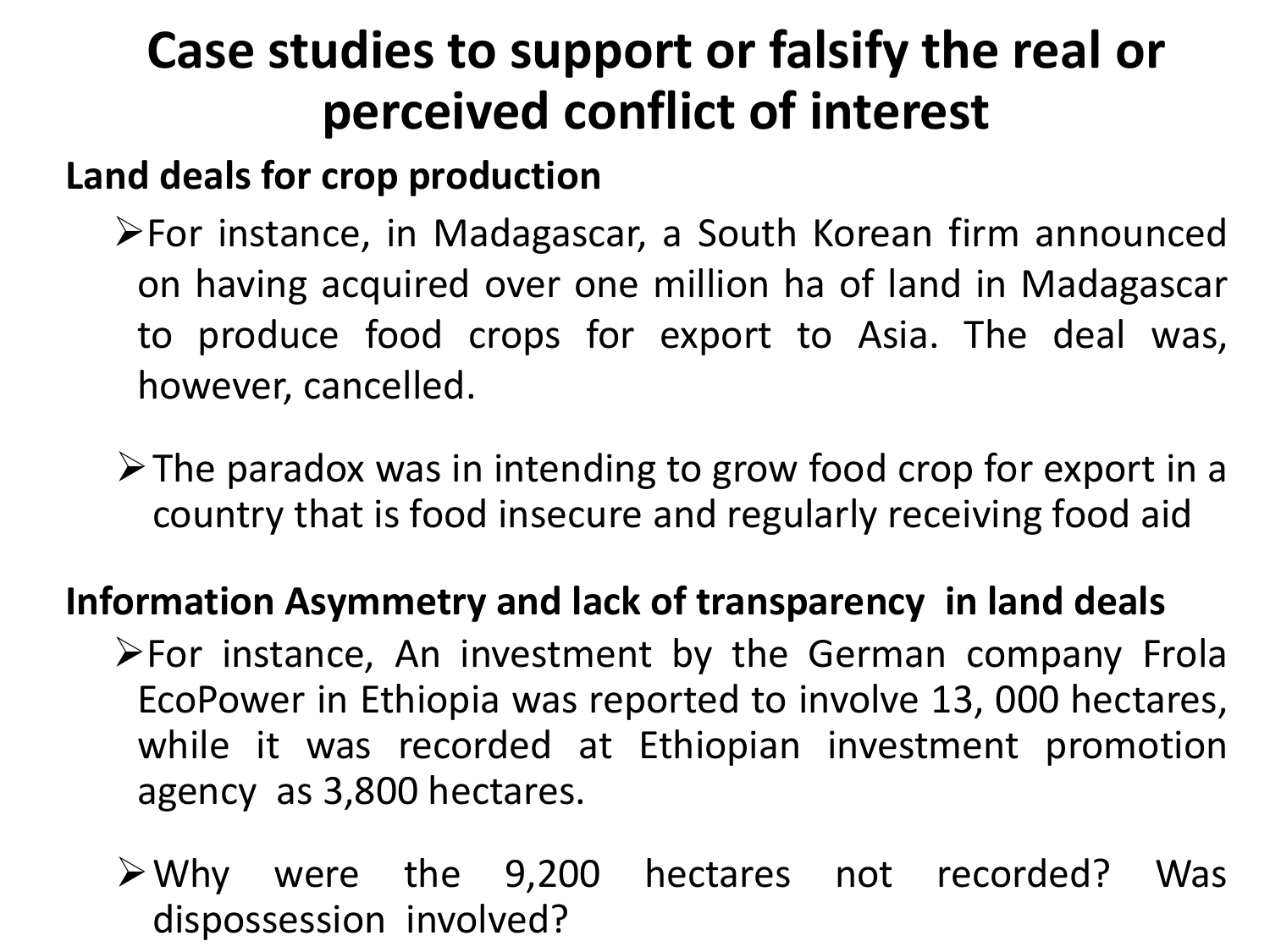### **There is discrepancy between the stated aim for corporate land alienation and what actually happens in practice.**

 $\triangleright$  For instance, in Senegal, the promotion of bio-fuel was expected to help diversification of energy sources and reduce the increasing oil bill, while protecting environmental pollution. However, it was clear that given the size of land required by the private investors the objective was mass production for export.